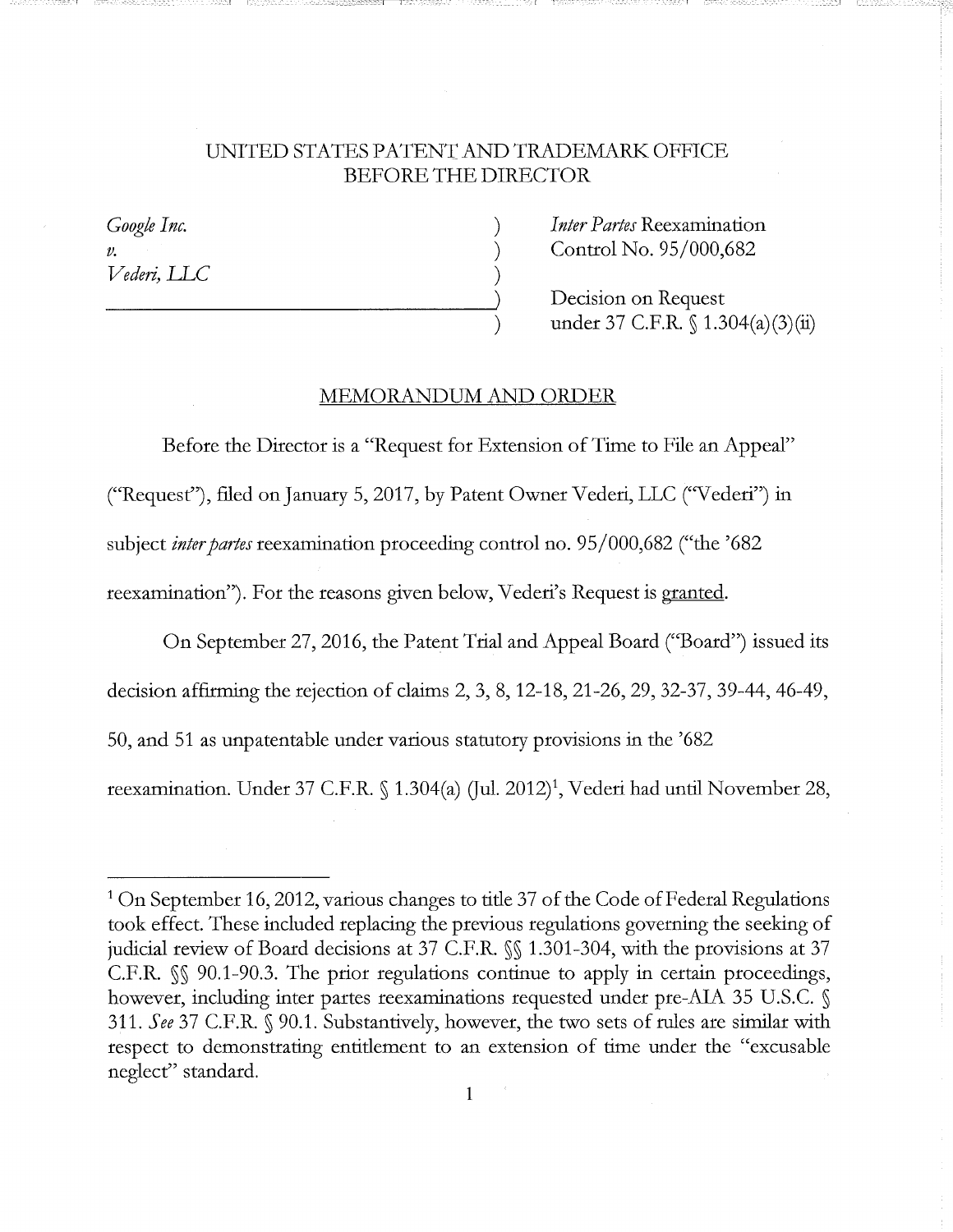2016 (i.e., two months from the date of the September 27, 2016 Board decision)<sup>2</sup> in which to file a notice of appeal to the United States Court of Appeals for the Federal Circuit. Vederi did not file an appeal notice on or before that date.

------:-i 1--\_

Having missed its appeal filing deadline, on January 5, 2017, Vederi filed the subject Request for additional time in which to file a notice of appeal. Vederi also filed its Notice of Appeal to the Federal Circuit in the '682 reexamination on the same day with both the USPTO and the Federal Circuit. On January 12, 2017, the Federal Circuit docketed Vederi's appeal as Appeal No. 2017-1749. *See Vederi,* LLC *v. Google Inc.*, Appeal No. 17-1479, ECF No. 1 (Jan. 12, 2017).

As an initial matter, the Director observes that on January 5, 2017, Vederi also filed a "Petition for Revival of an Application for Patent Abandoned Unintentionally Under 37 CFR 1.137(6)" ("Revival Petition"). Attached to the Revival Petition was the underlying Request. The Revival Petition and the underlying Request seek distinct relief. Per 37 C.F.R. § 1.4(c), each distinct basis for relief must be raised in a separate filing. The USPTO typically treats a paper running afoul of Rule 4(c) as one raising the basis for relief articulated therein that makes the most sense to address. Accordingly, the Director treats Vederi's combined filing as a request for an extension

 $2$  The two-month date was November 27, 2016, which was a Sunday. Accordingly, the due date was November 28, 2016.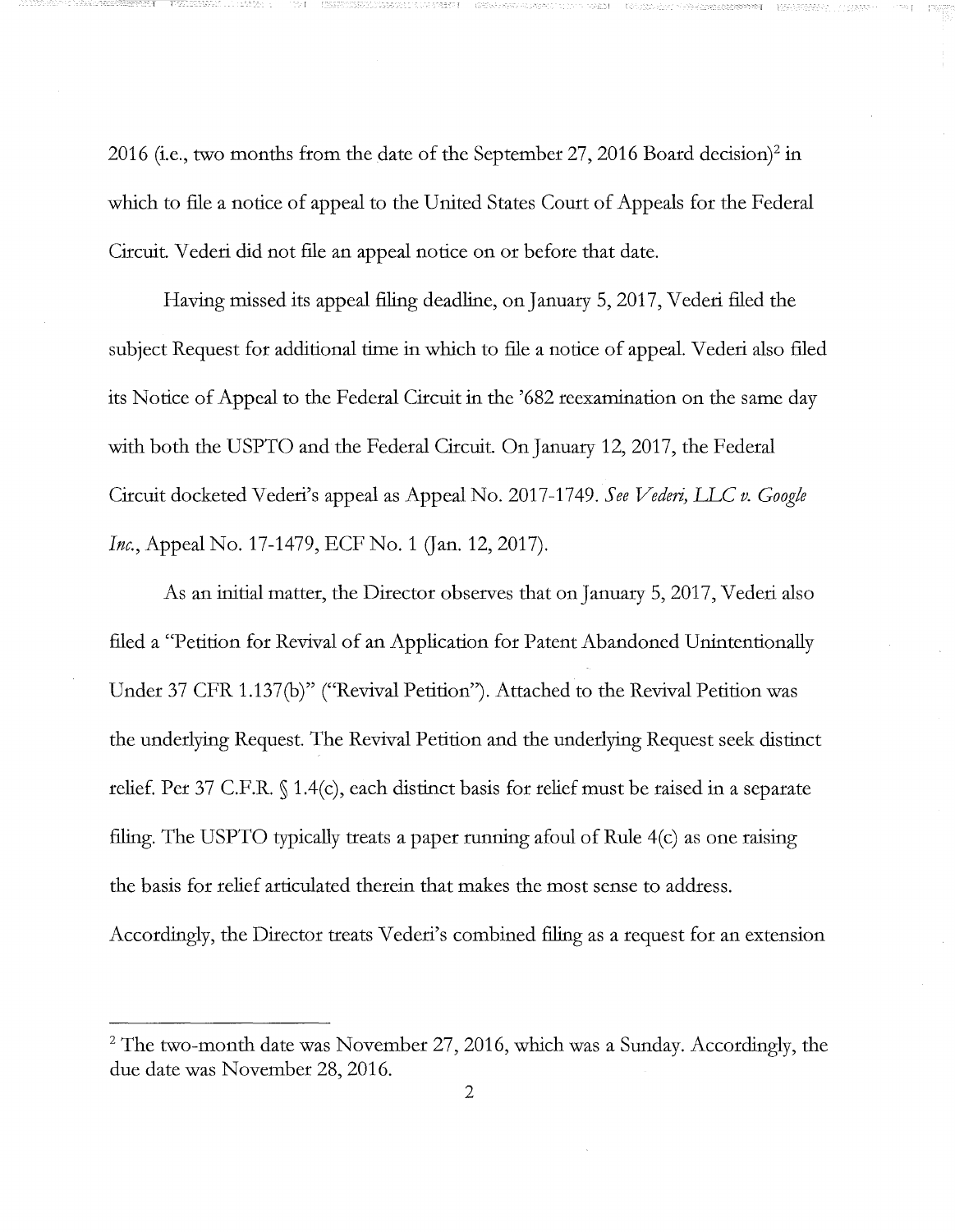of time to file an appeal from the Board decision in the '682 reexamination.<sup>3</sup>

The Director may extend the time for filing a notice of appeal after the expiration of the period for filing an appeal "upon a showing that the failure to act was the result of excusable neglect." 37 C.F.R.  $\S$  90.3(c)(1)(ii).<sup>4</sup> The authority to decide such requests has been delegated to the Solicitor. *See* MPEP § 1002.02(k)(3). In determining excusable neglect, the USPTO applies the standard used by the Federal Courts. See MPEP § 1216; *Pioneer Inv. Servs. Co. v. Brunswick Assocs. Ltd. P'ship*, 507 U.S. 380,395 (1993); *see, e.g.,* Ip *Venture, Inc. v. FedEx Corp.,* Memorandum and Order (Inter Partes Reexamination Control No. 95/001,896) (Apr. 4, 2017) ("Ip *Venture II").* 

The "excusable neglect" inquiry is

an equitable one, taking account of all relevant circumstances surrounding the party's omission. These include ... [1] the danger of prejudice to [another party], [2] the length of the delay and its potential impact on judicial proceedings, [3] the reason for the delay, including whether it was within the reasonable control of the movant, and [4] whether the movant acted in good faith.

<sup>&</sup>lt;sup>3</sup> Vederi's Revival Petition appears unnecessary. A petition under 37 C.F.R. § 1.137 may be filed "to revive a reexamination prosecution terminated under§ 1.957(b) or limited under§ 1.957(c) if the delay in response was unintentional." 37 C.F.R. § 1.958; *see also*  37 C.F.R. § 1.137(a). Prosecution in the '682 reexamination was neither terminated nor limited under Rule 957(b) or (c), respectively.

<sup>&</sup>lt;sup>4</sup> Vederi's filing of a Notice of Appeal with the Federal Circuit on January 5, 2017—the same day it filed the underlying Request for additional time in which to appeal—and subsequent appeal docketing does not deprive the Director of jurisdiction to decide the Request because the appeal notice was untimely. *See generally Mitsubishi Cable Industr.*, *Ltd, et aL v. Goto Denshi Co., Ltd,* Memorandum and Order at 2-7 (IPR2015-01108) (May 3, 2017) *("Mitsubishl').*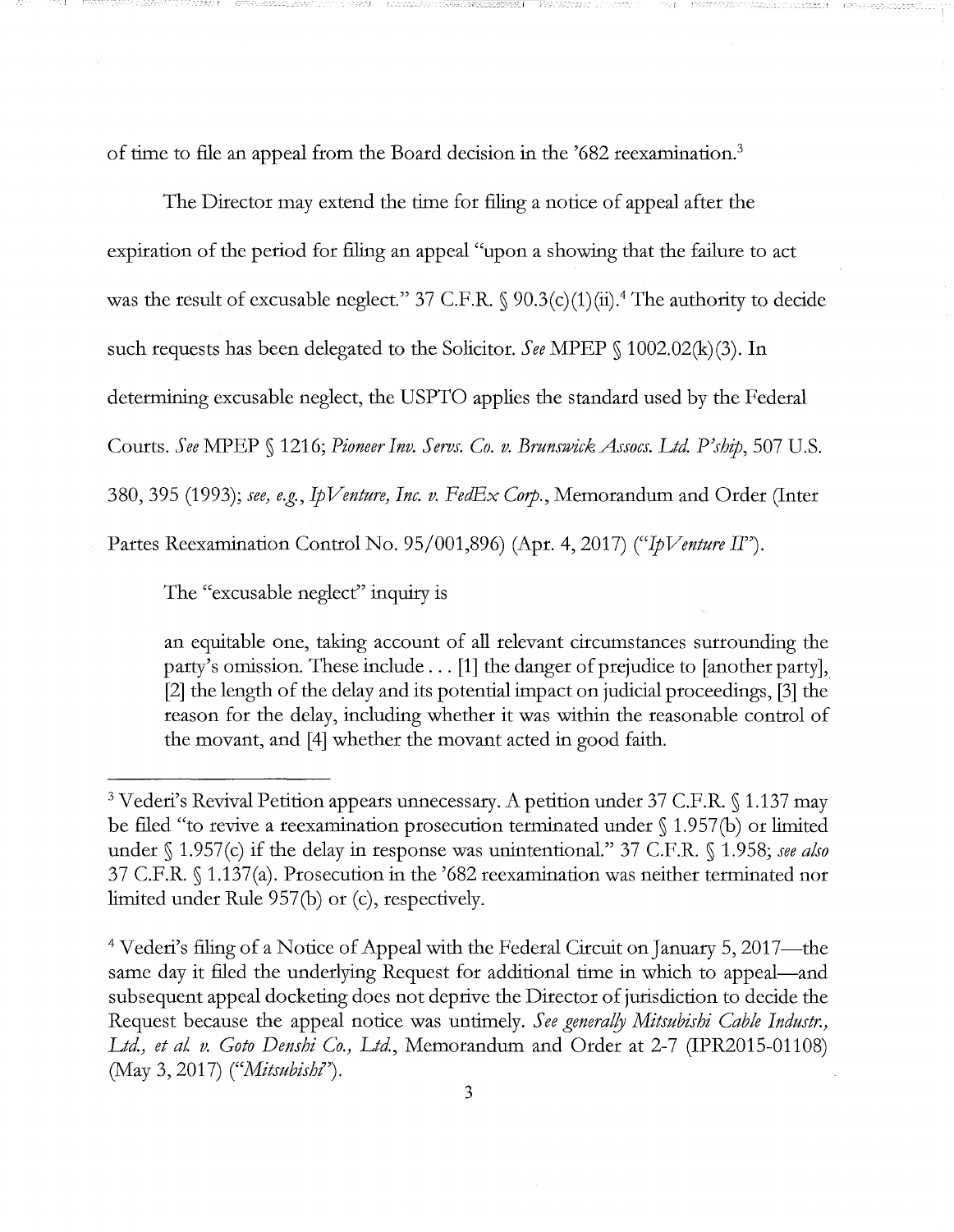*Pioneer,* 507 U.S. at 395. Excusable neglect "is understood to encompass situations in which the failure to comply with a filing deadline is attributable to negligence." *Id.* at 394. Moreover, "[a]lthough inadvertence, ignorance of the rules, or mistakes construing the rules do not usually constitute 'excusable' neglect, it is clear that 'excusable neglect' ... is a somewhat 'elastic concept' and is not limited strictly to omissions caused by circumstances beyond control of the movant." *Id.* at 392. The third *Pioneer* factor—relating to why the filing was delayed—is generally considered the most important factor in the analysis, although it does not control the inquiry. *See,*  e.g., FirstHealth of the Carolinas, Inc. v. Carefirst of Maryland, Inc., 479 F.3d 825 (Fed. Cir. 2007); *Pumpkin Ltd v. The Seed Corps,* 43 USPQ2d 1582, 1586 n.7 (T.T.A.B. 1997).

 $-1.1$ 

- \_\_ I *I \_\_* 

On the third factor, Vederi explains that it and Third-Party Requester Google Inc. ("Google") are involved in four related *inter partes* reexaminations, each at different stages. *Inter partes* reexamination control no. 95/000,681 ("the '681 reexamination") was the first to administratively conclude. Vederi states that the March 1, 2016 Board decision for the '681 reexamination was identified in the electronic file as "Final and Appealable." Req. at 2; Lee Decl.  $\P$  5, Exh. A. On April 25, 2016, Vederi filed a timely notice of appeal in the '681 reexamination; Google filed a cross-appeal on May 2, 2016. On May 3, 2016, those appeals—Federal Circuit Appeal Nos. 2016-1919 and 2016-1979, respectively—were consolidated by the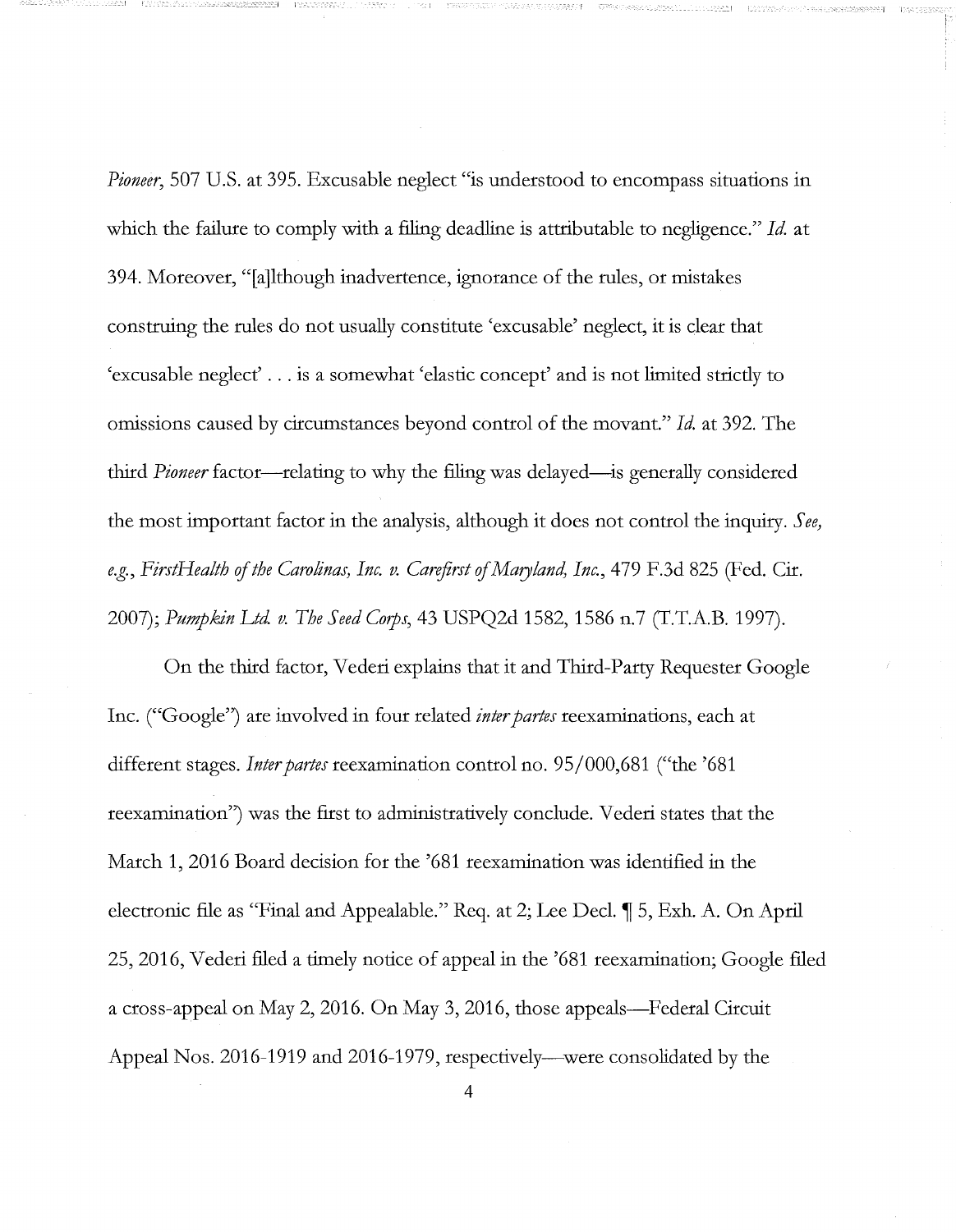Federal Circuit. *See Vederi)* LLC *v. Google Inc.,* Appeal No. 2016-1919, ECF No. 2 (May 3,2016).

In the subject '682 reexamination, Vederi states that it had determined not to seek rehearing but to file an appeal for review of the Board's September 27, 2016 decision. Req. at 3. Vederi explains that it did not immediately pursue its appeal because it had to wait for Google's period to request rehearing to expire. Req. at 3; Lee Decl. <sup>11</sup> 6-7; 37 C.F.R. §§ 41.79, 41.81. Accordingly, Mr. Shaun Lee-counsel for Vederi and the "working attorney for the '682 Reexamination proceeding"-had his law firm create two entries for the '682 reexamination in his firm's docketing system: one for October 27, 2016 (to identify the due date for Google's rehearing request) and one for October 28, 2016 (to "serve as a reminder to calculate the deadline for filing the Notice of Appeal based on whether or not a Request for Rehearing [by Google] had been filed"). Req. at 3; Lee Decl.  $\llbracket 8$ ; Ferris Decl.  $\llbracket 5$ .

Vederi explains that when the October 27, 2016 deadline arrived, the docketing system generated a deadline reminder; Mr. Lee responded to the reminder, stating that "Patent Owner would 'not be requesting rehearing."" Req. at 5; Lee Decl.  $\parallel$  10, Exh. C. This response was processed, however, as a request to close both the October 27, 2016, and October 28, 2016 entries. Req. at 5-6. Because the second entry was removed, Mr. Lee did not receive any subsequent notice regarding a notice of appeal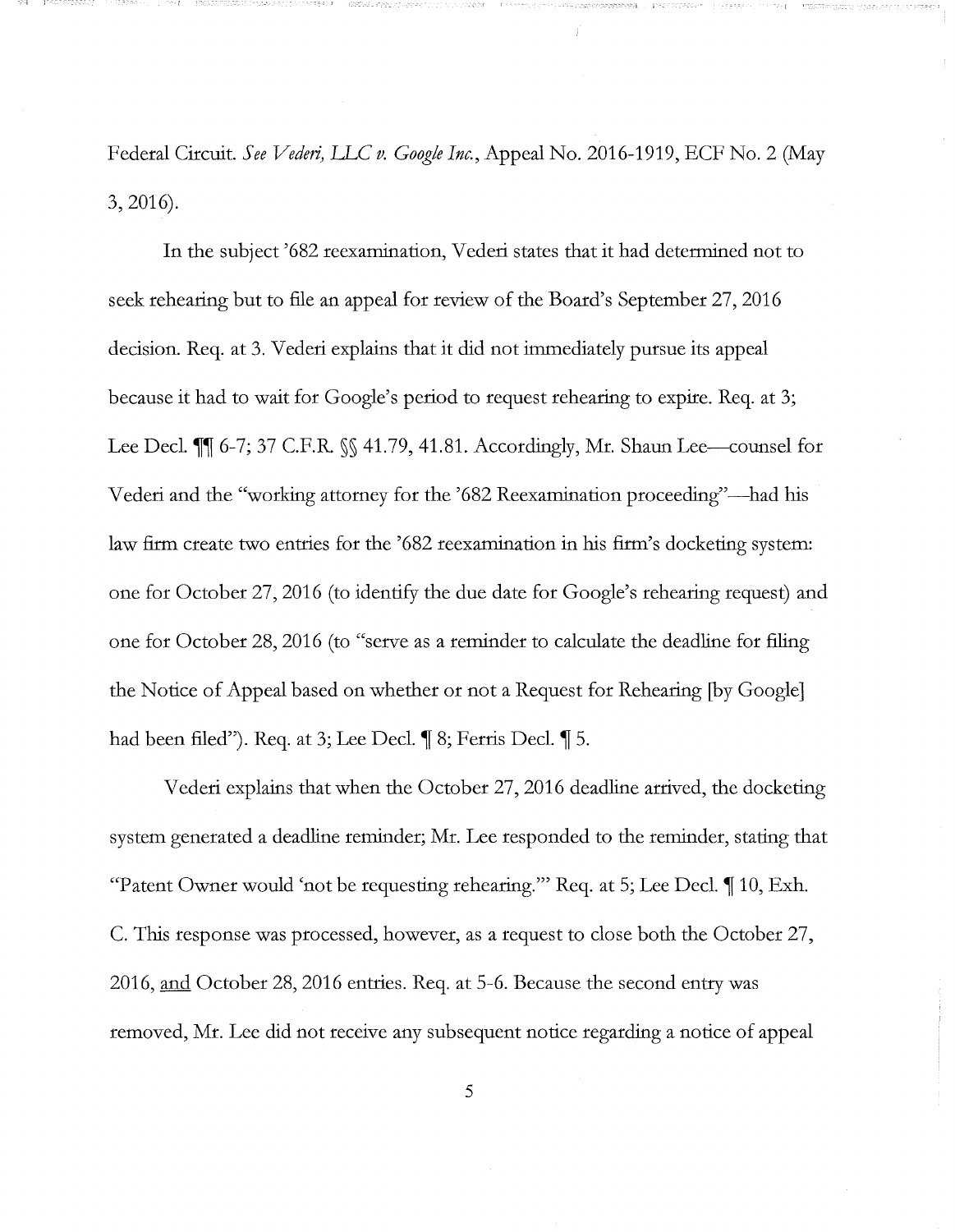due date. Req. at 6. Further, Mr. Lee believed the Board would make some form of docket entry indicating the finality of the Board decision-as had happened in the '681 reexamination-but none was entered in the '682 reexamination. Req. at 6-7. The net result of these events was that the November 28, 2016 notice deadline came and went without action by Vederi.

Vederi explains that it was not until December 29, 2016, that a supervising partner observed the absence of any Board notice regarding finality and the passage of time since the September Board decision. On December 30, 2016, inquiry by Vederi's attorneys revealed the lapsed deadline. This Request followed on January 5, 2017. *See general!J* Req. at 7.

Application of the *Pioneer* factors to these facts is a close question. As with most conduct at issue under the "excusable neglect" standard, the conduct here is less than desirable. Distilled, Vederi's explanation for its failure to file a timely notice of appeal here is that a docketing system entry was accidentally deleted, removing any filing-deadline reminder for the responsible attorney. To be sure, attorneys can and do rely upon docketing systems and support staff to keep track of deadlines, neither of which is infallible. Thus, to the extent that parties rely on such means to track important dates such as appeal deadlines, without more, they assume the risk of their shortcomings. The particular failing here—the accidental deletion of a docketing

6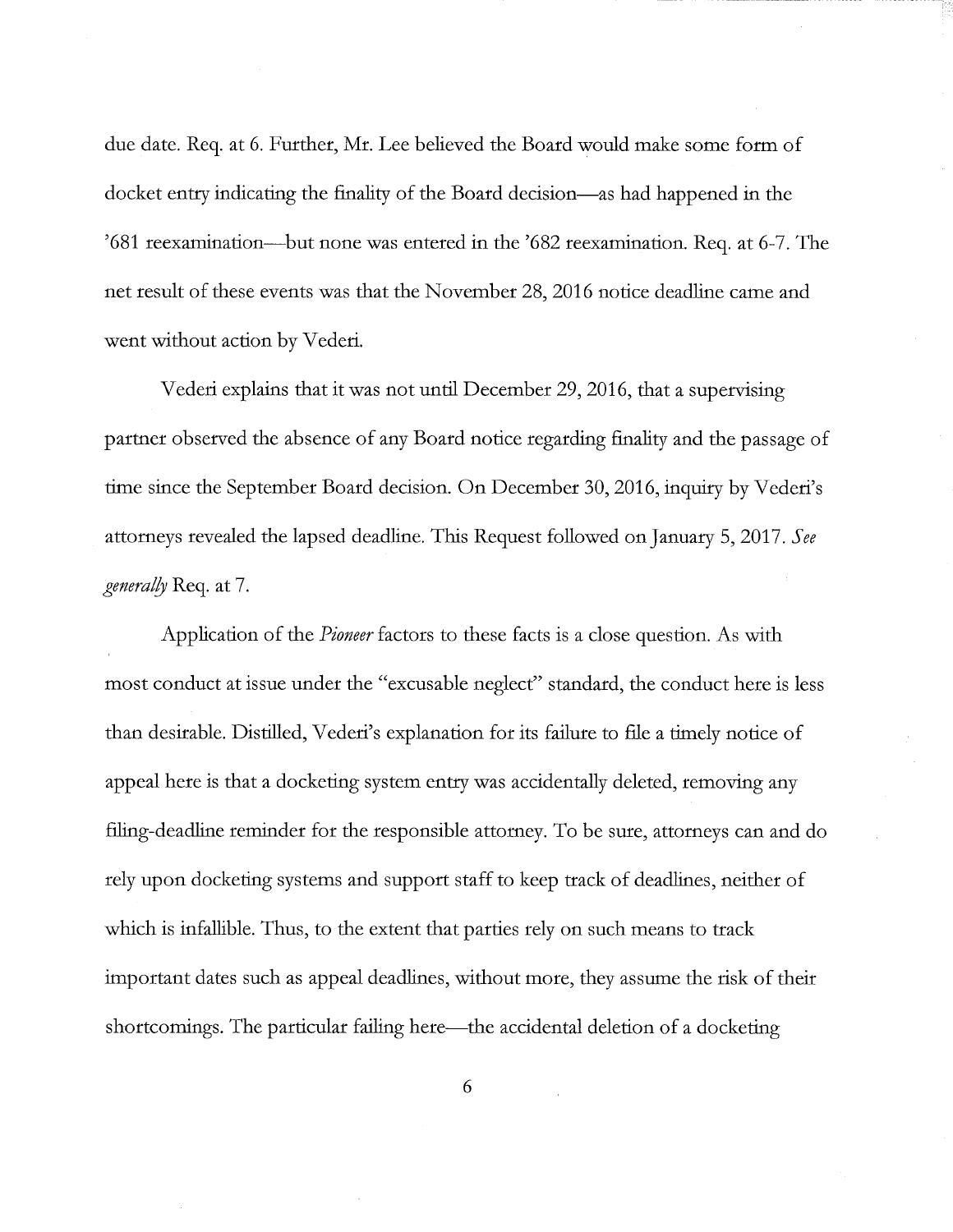entry—was certainly within the reasonable control of Vederi's counsel and negligent.

But that does not end the inquiry, which asks whether that negligence is "excusable." *Pioneer* makes clear that "'excusable neglect' is understood to encompass situations in which the failure to comply with a filing deadline is attributable to negligence." *See Pioneer,* 507 U.S. at 394; *Two-W qy Media LLC v. AT&T, Inc.,* 782 F.3d 1311, 1316 (Fed. Cir. 2015) (observing in the context of FRAP 4(a)(5) that the "excusable neglect" inquiry "assumes some neglect on behalf of the non-filer and directs the district court to exercise its equitable discretion to determine whether that neglect should be excused"). Thus, *Pioneermakes* clear that determining whether "excusable neglect" occurred is "an equitable one, taking account of all relevant circumstances surrounding the party's omission." 507 U.S. at 395.

The Director puts significant weight on the fact that V ederi proceeded with due diligence in assessing whether to appeal, making an affirmative decision to appeal the underlying Board decision here before the appeal notice deadline. The Director accepts Vederi's statements that it had determined to file an appeal once Google's window for seeking rehearing had elapsed. Req. at 3; Lee Decl. ¶ 8-9. Thus, Vederi's conduct does not suggest that they abdicated their responsibility to make a prompt determination of whether to pursue appeal or otherwise "flout[ed]" the filing deadline,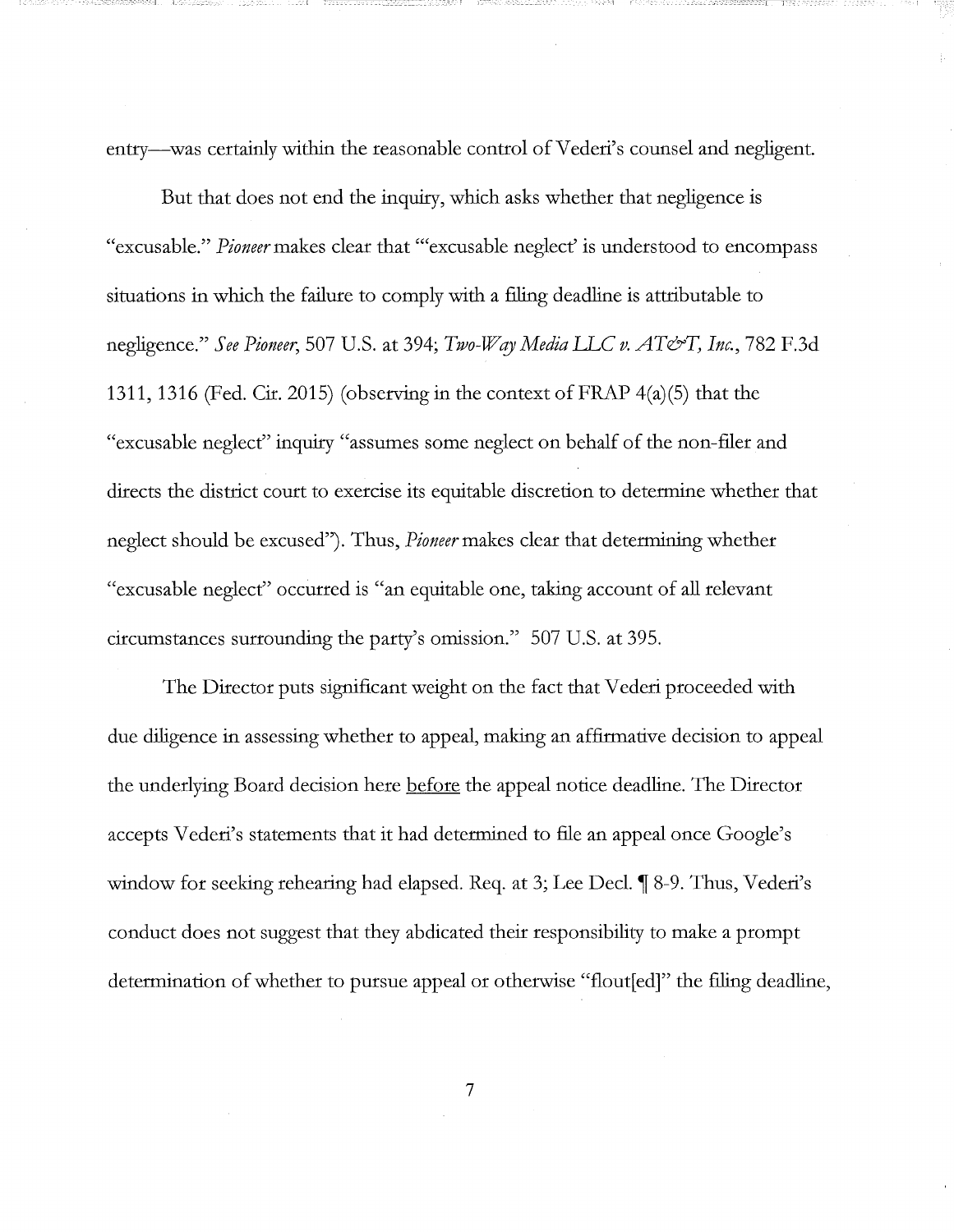reflecting reasonably diligent conduct. *See* 507 U.S. at 388.<sup>5</sup>*See Mitsubishi* at 12-13. Vederi's good faith conduct here weighs in favor of granting the relief under the fourth *Pioneer* factor. *See Pioneer,* 507 U.S. at 395; *Chenry v. Anchor Glass Container C01p.,*  71 F.3d 848, 850 (11th Cir. 1996) (delayed filing-an "omission]] caused by carelessness" as a result of "failure in communication" between different counselfound to be "excusable neglect" in context of Fed. R. Civ. P. 60(6) given absence of prejudice and bad faith conduct) (internal citations omitted). *Compare* Ip *Venture II*  (denying Rule 90 request under "excusable neglect" standard, in part, owing to counsel's failure to identify and consult correct regulation).

There is no evidence of prejudice to Google under the first *Pioneer* factor. Google was aware of Vederi's intent to appeal the underlying reexamination decision. The parties jointly moved to stay the consolidated 16-1919 /16-1979 appeals at the Federal Circuit (arising out of the '681 reexamination) based on the administrative pendency of the subject '682 reexamination (as well as the other two related *inter partes* 

<sup>&</sup>lt;sup>5</sup> By contrast, the Director puts little weight on Vederi's statement that it missed the deadline here because the Board did not provide a docket entry that its decision was final and appealable. Leaving aside that the USPTO included language to that effect in the '681 reexamination electronic file, the responsibility to make such determinations lies solely with the individuals and parties appearing before the USPTO. Private parties should not expect the USPTO to notify a party when that party may "appeal" a Board decision or that the absence of such notice will, standing alone, excuse otherwise questionable conduct.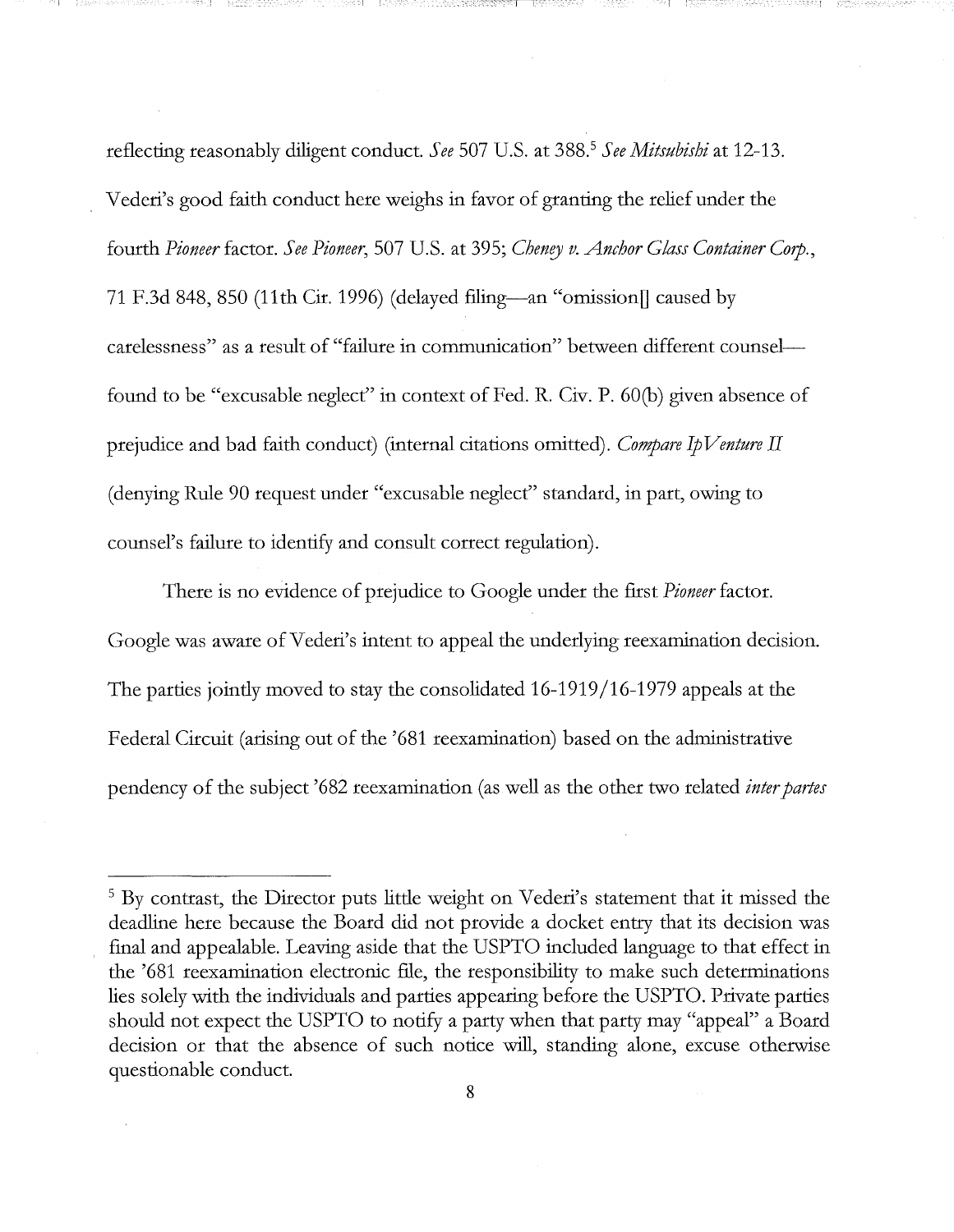reexaminations: control nos.  $95/000,683$  and  $95/000,684$ ). Req. at 9; Dillard Decl. 4-5 & Exh. A. In that joint stay motion, the parties acknowledged that all four reexaminations would ultimately be appealed. And, as discussed below, all proceedings involving Google and Vederi are currently stayed in light of the parties' reexamination proceedings.

 $\mathbf{I} = \mathbf{I}$  :

Similarly, there is no evidence of actual or potential prejudice to judicial or administrative proceedings under the second *Pioneer* factor. The Federal Circuit has stayed all pending appeals between Vederi and Google arising out of the related reexaminations: Appeal Nos. 16-1919/-1979 (arising out of the '681 reexamination) and Appeal No.17-1479 (the appeal docketed based on the Notice of Appeal filed by Vederi in the underlying '682 reexamination here). See Vederi, LLC v. Google Inc., Appeal No. 2016-1919, ECF No. 19 Gun. 13, 2016) (staying 16-1919/-1979); *See Vederi,* LLC *v. Google Inc.,* Appeal No. 2017-1479, ECF No. 11 Gan. 31, 2017) (ordering the appeal consolidated with 16-1919/-1979, and stayed per the stay order in -1919 /-1979). Similarly, the district court stayed the parties' infringement litigation pending resolution of appeals in all the related reexaminations. See Req. at 9; *Vederi*, LLC *v. Google, Inc.,* No. 10-CV-7747, ECF No. 149 (Aug. 25, 2014). Both the Federal Circuit appeals and the District Court action remain stayed. Toward that end, the Federal Circuit appeals are stayed pending final resolution of all four related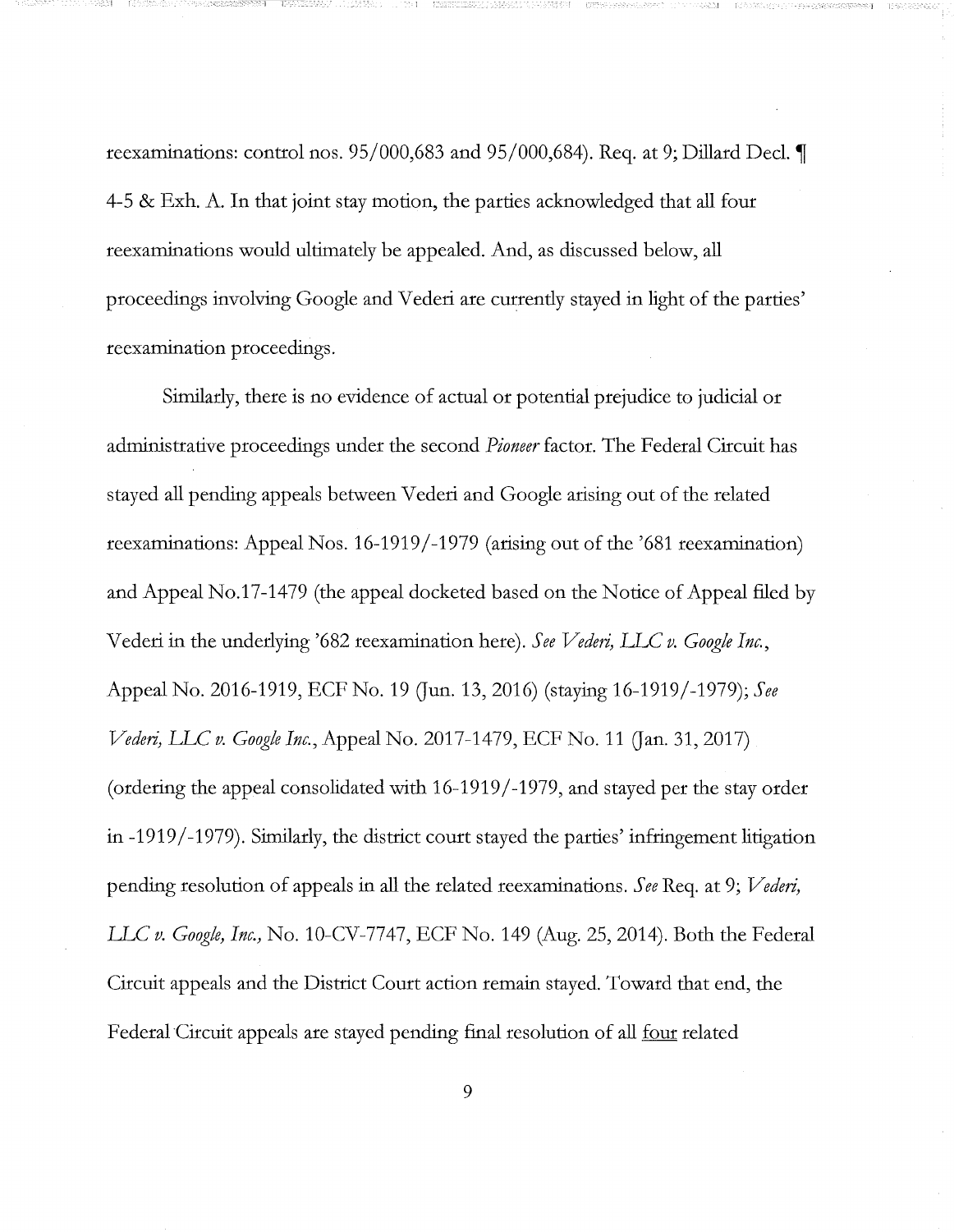reexaminations. The '683 and '684 reexaminations are currently before the Board, meaning the Federal Circuit appeals will seemingly remain stayed until those reexaminations are resolved. *See Google Inc. v. Vederi Inc.,* "Decision on Petition" *(!nter Partes* Reexamination Control No. 95/000,683) (Apr. 21, 2017) (granting Vederi's petition for reconsideration of order denying request to reopen prosecution as untimely; Vederi's request and Google's related comments are before Board for consideration); *Google Inc. v. Vederi, Inc.,* "Decision on Petition" *(Inter Partes*  Reexamination Control No. 95/000,684) (Apr. 21, 2017) (same).

Finally, the Director finds relevant the relationship between the underlying '682 reexamination and the other three related reexaminations. It seems unnecessarily harsh to foreclose Vederi's appeal in this reexamination when the Federal Circuit will be hearing the appeal of at least one other related reexamination, an appeal based on Vederi's timely notice of appeal. Similarly, based on the parties' representations, it would appear that the Federal Circuit will be hearing appeals in the similarly related '683 and '684 reexaminations. The Director finds that these considerations weigh in favor of granting the requested extension. *See Pioneer,* 507 U.S. at 395 (determination permits consideration of "all relevant circumstances"). However, the Director encourages Vederi to avoid the same appeal filing mistakes if it elects to appeal the Board decisions arising out of the currently pending '683 and '684 reexaminations.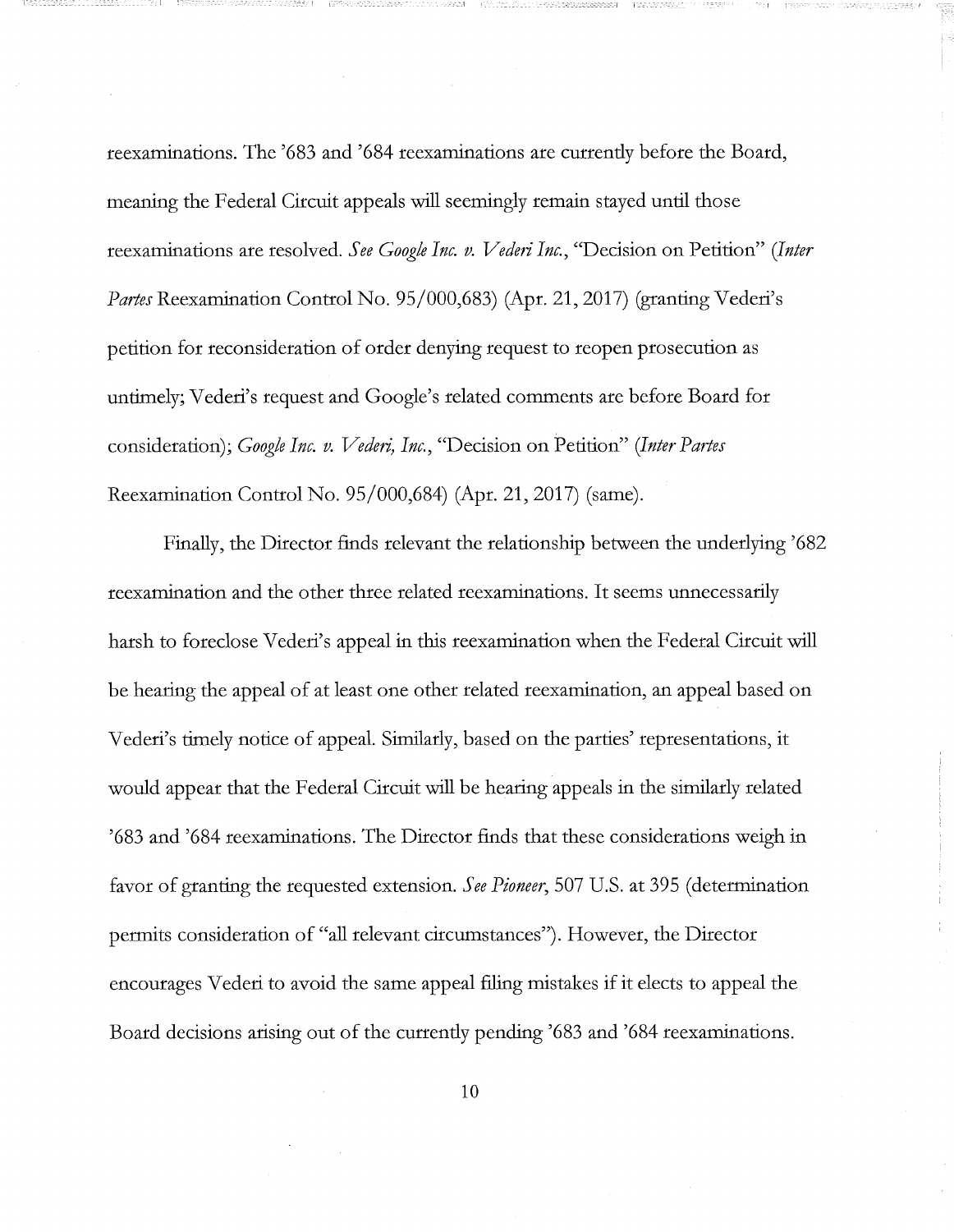Thus, on balance, the Director finds that application of the *Pioneer* factors here weighs in favor of granting Vederi's Request.

 $\bar{\beta}$ 

 $\bar{\bar{z}}$ 

 $\bar{z}$